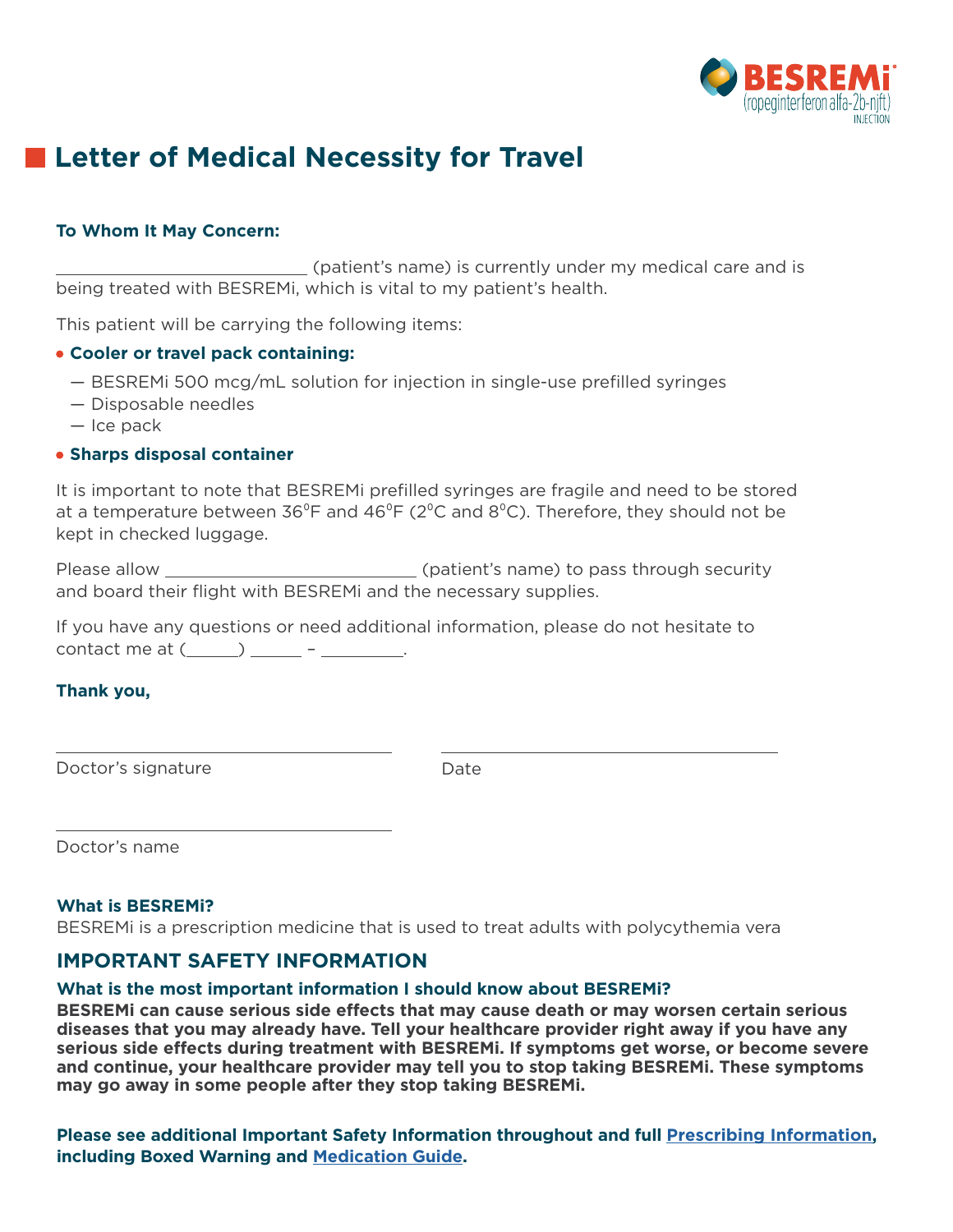

# **Helpful Tips for Travel**



## **Before you travel**

- Tell your doctor about your travel plans
- Call ahead to your hotel to make sure a refrigerator will be available in your room
- Remember to bring the following documents with you:
	- This Letter of Medical Necessity for Travel, to show the airport and security staff that you have permission from your doctor to travel with BESREMi
	- Health insurance card(s)



# **While at the airport**

- **Be sure to tell the Transportation Security Administration (TSA) officer that** you're carrying a liquid medicine
- Ask the TSA officer for a visual inspection of your BESREMi medicine. Do not put BESREMi through the x-ray screening
- Keep BESREMi in your carry-on bag. It doesn't need to be placed in a separate clear plastic bag
	- Please visit **[www.tsa.gov](https://www.tsa.gov/travel/special-procedures)** for full rules and regulations about traveling with your medicine
- It is important to keep BESREMi cold at all times, in a cooler pack, until you need it



# **Traveling back home**

- Any syringes that you used during your trip must be transported in a sharps disposal container
	- You may put the container in your checked bag or carry-on bag

# **IMPORTANT SAFETY INFORMATION** (continued)

### **What is the most important information I should know about BESREMi?** (continued)

• Mental health problems, including suicide: BESREMi may cause you to develop mood or behavior problems that may get worse during treatment with BESREMi or after your last dose, including irritability (getting upset easily), restlessness and agitation, confusion, depression (feeling low, feeling bad about yourself or feeling hopeless), unusually grand ideas, acting aggressive, acting impulsively, or thoughts of hurting yourself or others, or thoughts of suicide. If you develop any of these symptoms, you, your caregiver, or family member should call your healthcare provider immediately. Your healthcare provider should carefully monitor you during treatment with BESREMi.

**Please see additional Important Safety Information throughout and full [Prescribing Information,](https://us.pharmaessentia.com/wp-content/uploads/2021/11/BESREMi-USPI-November-2021-1.pdf) including Boxed Warning and [Medication Guide.](https://us.pharmaessentia.com/wp-content/uploads/2021/11/BESREMi-USPI-November-2021-1.pdf#page=18)**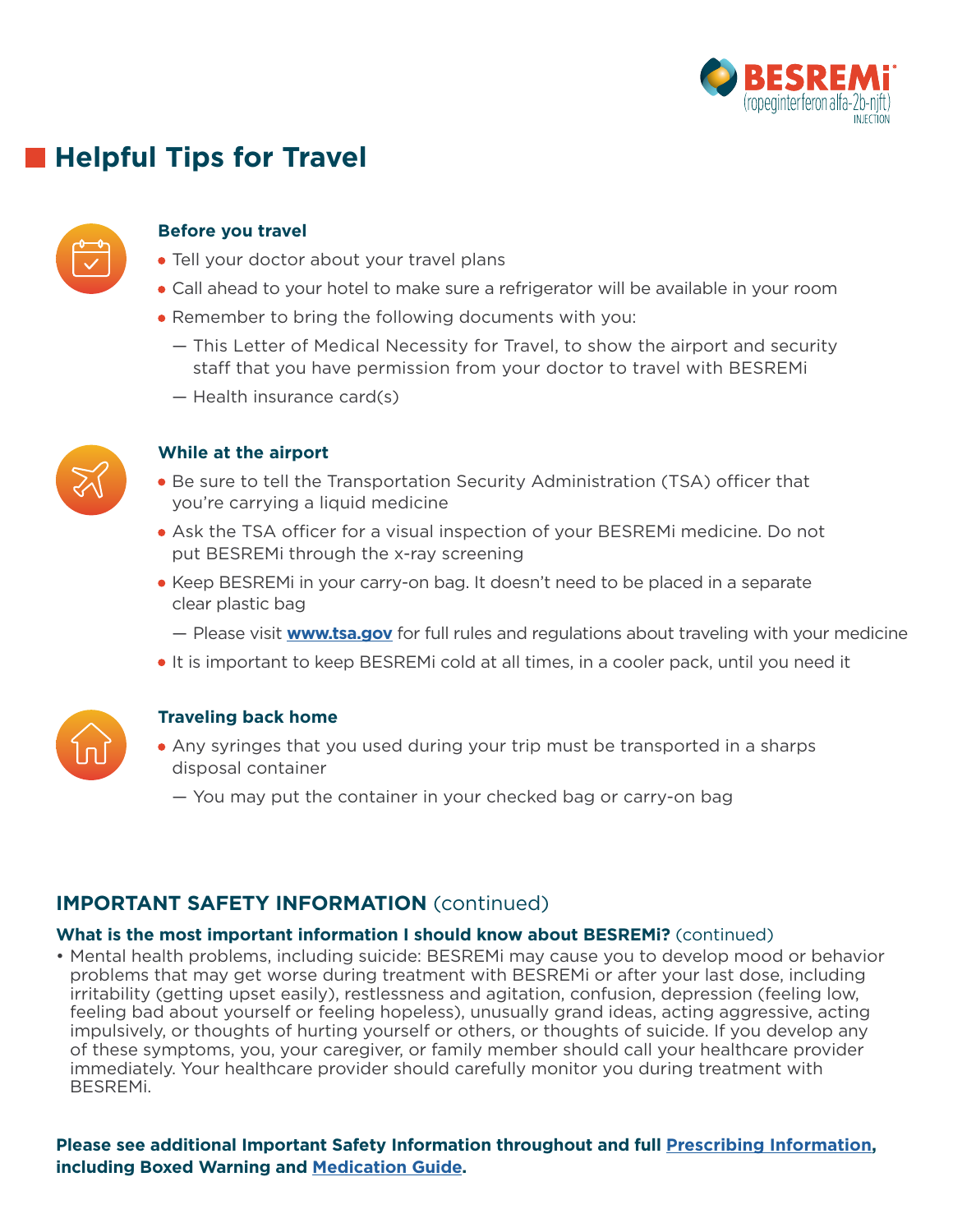

# **IMPORTANT SAFETY INFORMATION** (continued)

## **What is the most important information I should know about BESREMi?** (continued)

- New or worsening autoimmune problems: BESREMi may cause autoimmune problems (a condition where the body's immune cells attack other cells or organs in the body), including thyroid problems, increased blood sugar (hyperglycemia), and type I diabetes. In some people who already have an autoimmune problem, it may get worse during your treatment with BESREMi. Tell your healthcare provider if you have tiredness, are urinating often, or if you are very thirsty.
- Heart problems: BESREMi may cause heart problems, including problems with your heart muscle (cardiomyopathy), heart attack, abnormal heart rhythm (atrial fibrillation), and decreased blood flow to your heart. You should not use BESREMi if you have high blood pressure that is not controlled, congestive heart failure, a serious abnormal heart rhythm, narrowing of the arteries to your heart, certain types of chest pain (angina), or a recent stroke or heart attack. If you have a heart problem before you start using BESREMi, your healthcare provider should monitor you closely during treatment with BESREMi.

#### **Who should not use BESREMi?**

Do not use BESREMi if you:

- have or had severe mental health problems, especially severe depression, thoughts of suicide, or attempted suicide
- have or had a serious or untreated autoimmune disease
- have had a serious allergic reaction to another interferon product or to any of the ingredients in BESREMi. Symptoms of a serious allergic reaction may include itching, swelling of your face, tongue, throat, trouble breathing, feeling dizzy or faint, and chest pain
- have certain types of liver problems
- have received a transplant and take immunosuppressive medicines

### **Before using BESREMi, tell your healthcare provider about all of your medical conditions, including if you:**

- are being treated for a mental illness or had treatment in the past for any mental illness, including depression and have had thoughts of hurting yourself or others
- have type 1 diabetes
- have or ever had any problems with your heart, including heart attack or high blood pressure
- have or ever had bleeding problems, a blood clot, or low blood cell counts
- have a condition that suppresses your immune system, such as certain cancers
- have hepatitis B or HIV infection
- have kidney or liver problems
- are pregnant or plan to become pregnant. BESREMi may harm your unborn baby and may cause loss of your pregnancy (miscarriage).
	- Before you start using BESREMi your healthcare provider should do a pregnancy test.
	- You should use effective birth control during treatment and for at least 8 weeks after your final dose of BESREMi. Talk to your healthcare provider about birth control choices for you during treatment with BESREMi.
	- BESREMi can affect your menstrual cycles and may cause your menstrual periods to stop.
	- Tell your healthcare provider if you become pregnant during treatment with BESREMi.
- are breastfeeding or plan to breastfeed. It is not known if BESREMi passes into your breast milk. You should not breastfeed during treatment and for 8 weeks after your final dose of BESREMi.

## **Please see additional Important Safety Information throughout and full [Prescribing Information,](https://us.pharmaessentia.com/wp-content/uploads/2021/11/BESREMi-USPI-November-2021-1.pdf) including Boxed Warning and [Medication Guide.](https://us.pharmaessentia.com/wp-content/uploads/2021/11/BESREMi-USPI-November-2021-1.pdf#page=18)**